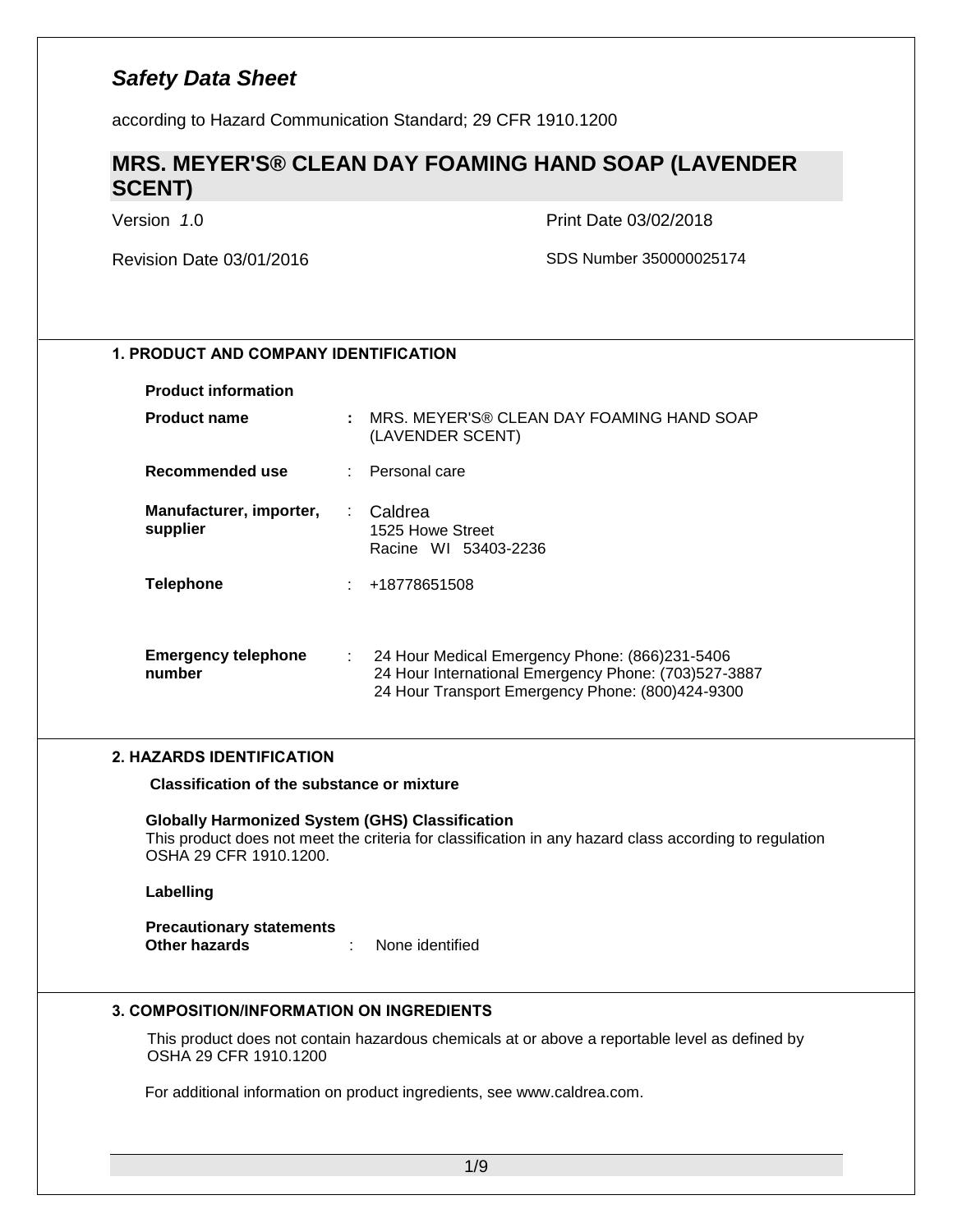according to Hazard Communication Standard; 29 CFR 1910.1200

### **MRS. MEYER'S® CLEAN DAY FOAMING HAND SOAP (LAVENDER SCENT)**

Version *1*.0 Print Date 03/02/2018

| <b>4. FIRST AID MEASURES</b>                                       |                                                                                                                                                                                                        |
|--------------------------------------------------------------------|--------------------------------------------------------------------------------------------------------------------------------------------------------------------------------------------------------|
| Eye contact                                                        | No special requirements                                                                                                                                                                                |
| <b>Skin contact</b>                                                | No special requirements                                                                                                                                                                                |
| <b>Inhalation</b>                                                  | No special requirements.                                                                                                                                                                               |
| Ingestion                                                          | No special requirements                                                                                                                                                                                |
|                                                                    |                                                                                                                                                                                                        |
| <b>5. FIREFIGHTING MEASURES</b>                                    |                                                                                                                                                                                                        |
| Suitable extinguishing<br>media                                    | Use water spray, alcohol-resistant foam, dry chemical or<br>carbon dioxide.                                                                                                                            |
| <b>Specific hazards during</b><br>firefighting                     | Container may melt and leak in heat of fire.                                                                                                                                                           |
| <b>Further information</b>                                         | Fight fire with normal precautions from a reasonable distance.<br>Standard procedure for chemical fires. Wear full protective<br>clothing and positive pressure self-contained breathing<br>apparatus. |
| <b>6. ACCIDENTAL RELEASE MEASURES</b>                              |                                                                                                                                                                                                        |
| <b>Personal precautions</b>                                        | Wash thoroughly after handling.                                                                                                                                                                        |
| <b>Environmental</b><br>precautions                                | Outside of normal use, avoid release to the environment.                                                                                                                                               |
| <b>Methods and materials</b><br>for containment and<br>cleaning up | Dike large spills.<br>Clean residue from spill site.                                                                                                                                                   |
|                                                                    |                                                                                                                                                                                                        |
|                                                                    |                                                                                                                                                                                                        |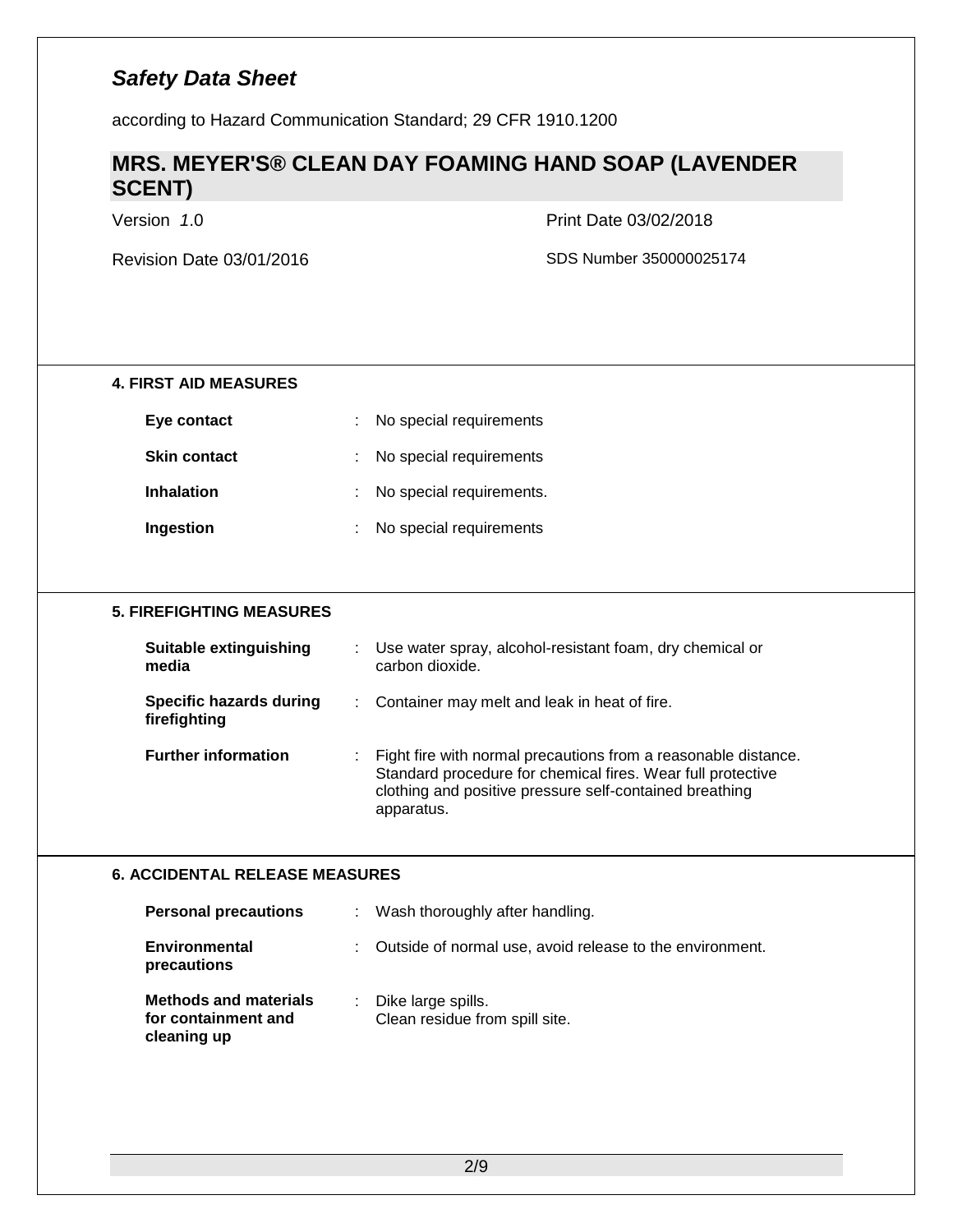according to Hazard Communication Standard; 29 CFR 1910.1200

### **MRS. MEYER'S® CLEAN DAY FOAMING HAND SOAP (LAVENDER SCENT)**

Version *1*.0 Print Date 03/02/2018

| <b>7. HANDLING AND STORAGE</b>                            |                                                                                                                                  |
|-----------------------------------------------------------|----------------------------------------------------------------------------------------------------------------------------------|
| <b>Handling</b>                                           |                                                                                                                                  |
| <b>Precautions for safe</b><br>handling                   | Avoid contact with skin, eyes and clothing.<br>For personal protection see section 8.<br>KEEP OUT OF REACH OF CHILDREN AND PETS. |
| <b>Advice on protection</b><br>against fire and explosion | Normal measures for preventive fire protection.                                                                                  |
| <b>Storage</b>                                            |                                                                                                                                  |
| <b>Requirements for storage</b><br>areas and containers   | Keep container closed when not in use.<br>$\sim 200$                                                                             |
| <b>8. EXPOSURE CONTROLS/PERSONAL PROTECTION</b>           |                                                                                                                                  |
| <b>Occupational Exposure Limits</b>                       |                                                                                                                                  |
| unless noted in the table above.                          | ACGIH or OSHA exposure limits have not been established for this product or reportable ingredients                               |
| Personal protective equipment                             |                                                                                                                                  |
| <b>Respiratory protection</b>                             | No special requirements.                                                                                                         |
| <b>Hand protection</b>                                    | No special requirements.                                                                                                         |
| Eye protection                                            | No special requirements.                                                                                                         |
| Skin and body protection                                  | No special requirements.                                                                                                         |
| <b>Hygiene measures</b>                                   | Handle in accordance with good industrial hygiene and safety<br>practice. Wash thoroughly after handling.                        |
| <b>9. PHYSICAL AND CHEMICAL PROPERTIES</b>                |                                                                                                                                  |
| Form                                                      | liquid                                                                                                                           |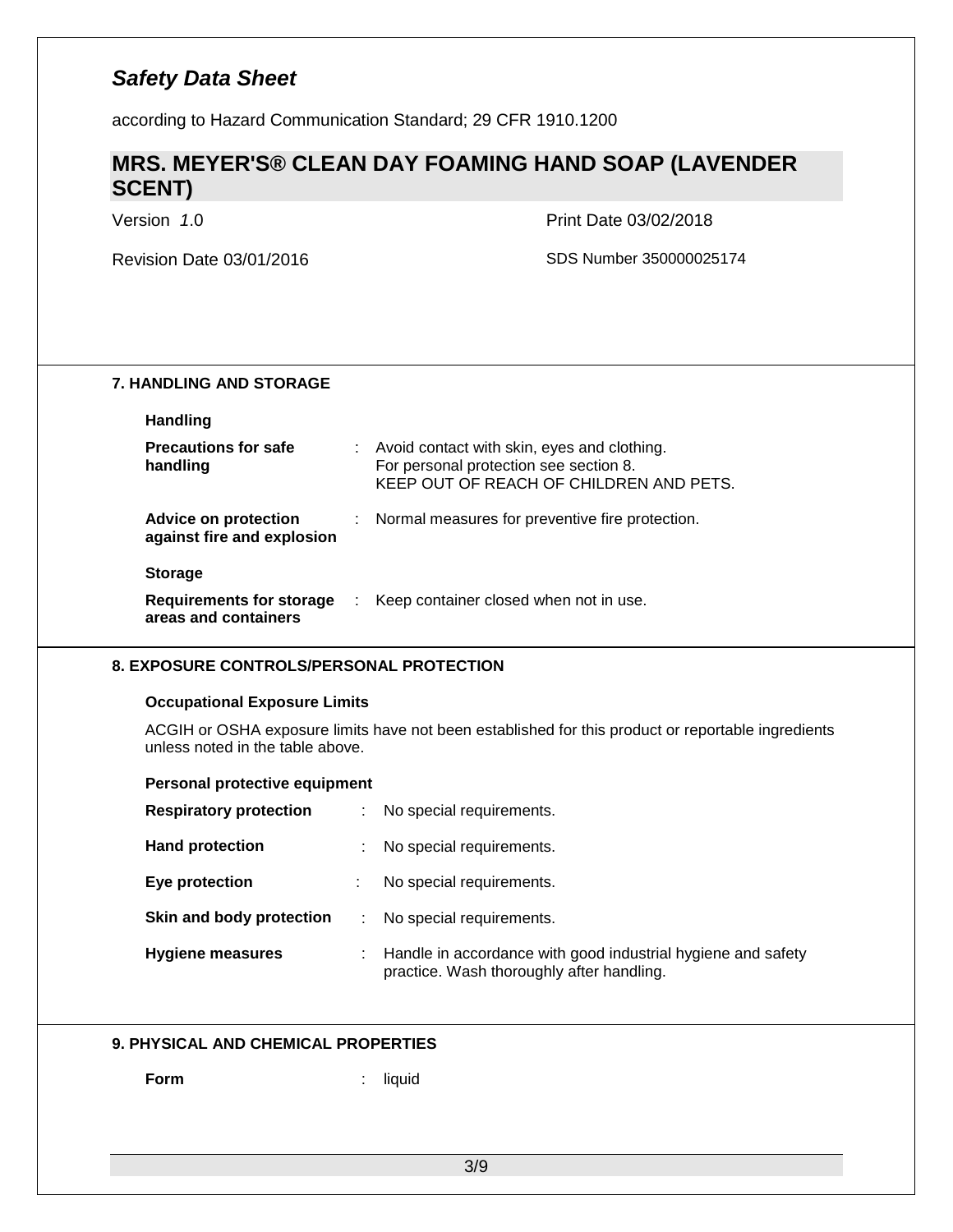according to Hazard Communication Standard; 29 CFR 1910.1200

### **MRS. MEYER'S® CLEAN DAY FOAMING HAND SOAP (LAVENDER SCENT)**

Version *1*.0 Print Date 03/02/2018

| Color                                           | Colorless                                       |
|-------------------------------------------------|-------------------------------------------------|
| Odor                                            | floral                                          |
| <b>Odour Threshold</b>                          | : Test not applicable for this product type     |
| pH                                              | $: 5 - 5.5$<br>at $(25 °C)$                     |
| <b>Melting point/freezing point</b>             | : 0 °C                                          |
| Initial boiling point and<br>boiling range      | Test not applicable for this product type       |
| <b>Flash point</b>                              | does not flash                                  |
| <b>Evaporation rate</b>                         | : Test not applicable for this product type     |
| <b>Flammability (solid, gas)</b>                | : Does not sustain combustion.                  |
| Upper/lower flammability or<br>explosive limits | Test not applicable for this product type<br>÷. |
| Vapour pressure                                 | : Test not applicable for this product type     |
| Vapour density                                  | Test not applicable for this product type       |
| <b>Relative density</b>                         | 1.01 g/cm3 at 25 °C<br>÷                        |
| Solubility(ies)                                 | soluble                                         |
| Partition coefficient: n-                       | Test not applicable for this product type       |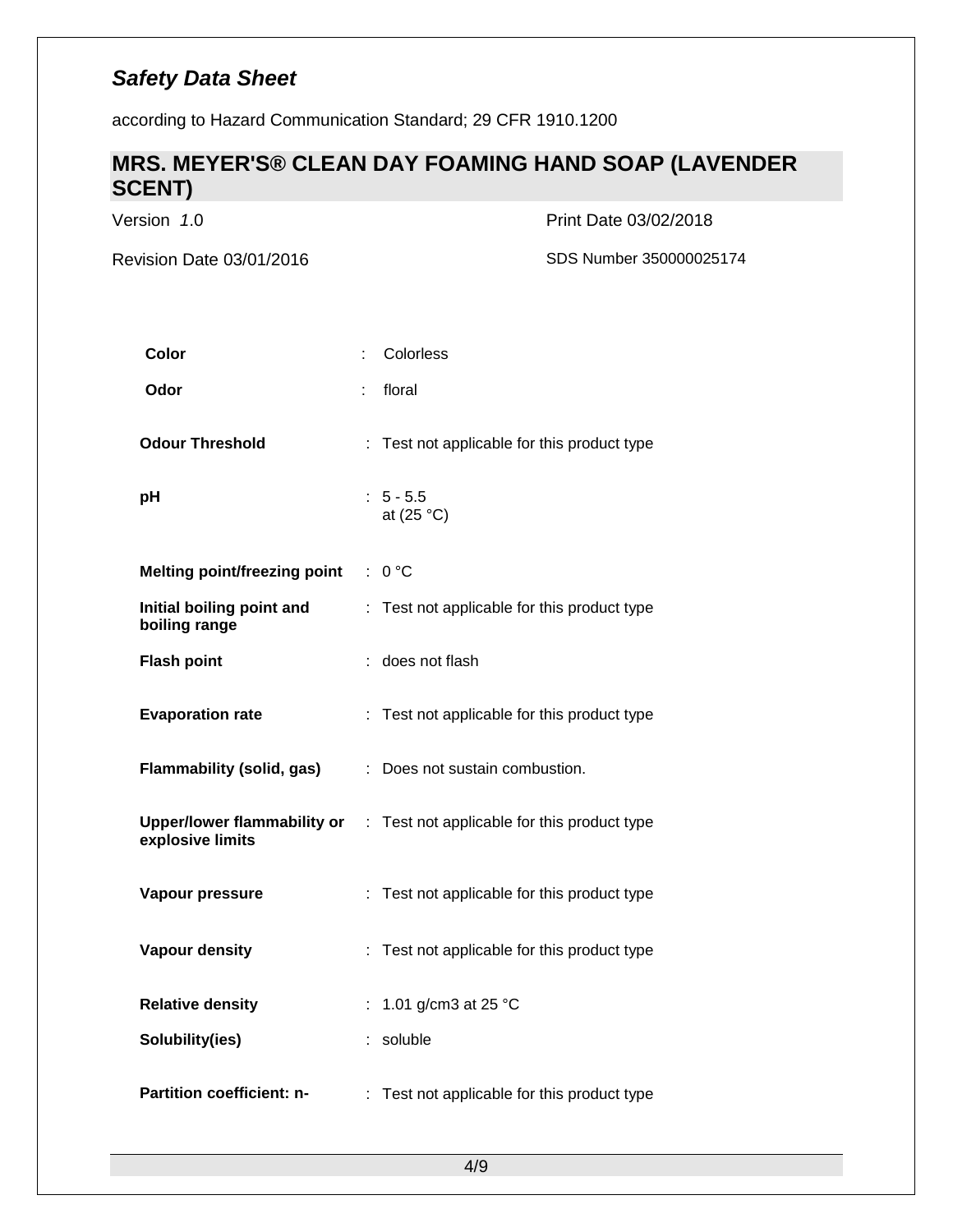according to Hazard Communication Standard; 29 CFR 1910.1200

# **MRS. MEYER'S® CLEAN DAY FOAMING HAND SOAP (LAVENDER SCENT)**

| Version 1.0                                                       | Print Date 03/02/2018                                                                                                 |
|-------------------------------------------------------------------|-----------------------------------------------------------------------------------------------------------------------|
| Revision Date 03/01/2016                                          | SDS Number 350000025174                                                                                               |
|                                                                   |                                                                                                                       |
| octanol/water                                                     |                                                                                                                       |
| <b>Auto-ignition temperature</b>                                  | : Test not applicable for this product type                                                                           |
| <b>Decomposition temperature</b>                                  | : Test not applicable for this product type                                                                           |
| Viscosity, dynamic                                                | : similar to water                                                                                                    |
| <b>Viscosity, kinematic</b>                                       | : Test not applicable for this product type                                                                           |
| <b>Oxidizing properties</b>                                       | : Test not applicable for this product type                                                                           |
| <b>Volatile Organic</b><br><b>Compounds</b><br>Total VOC (wt. %)* | 0.3 % - additional exemptions may apply<br>*as defined by US Federal and State Consumer Product<br>Regulations        |
| <b>Other information</b>                                          | : None identified                                                                                                     |
| <b>10. STABILITY AND REACTIVITY</b>                               |                                                                                                                       |
| <b>Possibility of hazardous</b><br>reactions                      | : If accidental mixing occurs and toxic gas is formed, exit area<br>immediately. Do not return until well ventilated. |
| <b>Conditions to avoid</b>                                        | Direct sources of heat.                                                                                               |
| Incompatible materials                                            | : Do not mix with bleach or any other household cleaners.<br>Strong bases                                             |
| <b>Hazardous decomposition</b><br>products                        | : Thermal decomposition can lead to release of irritating gases<br>and vapours.                                       |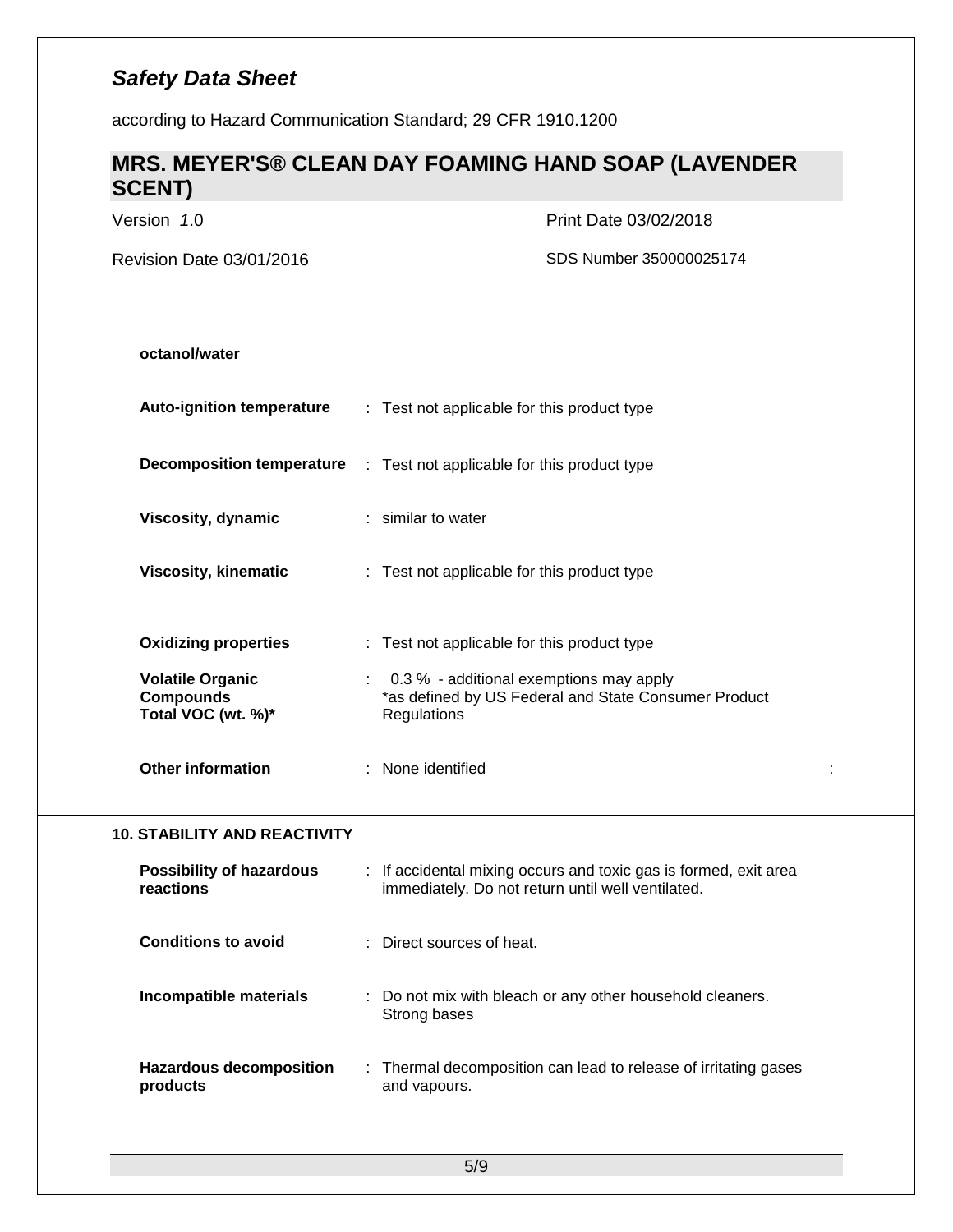according to Hazard Communication Standard; 29 CFR 1910.1200

### **MRS. MEYER'S® CLEAN DAY FOAMING HAND SOAP (LAVENDER SCENT)**

Version *1*.0 Print Date 03/02/2018

Revision Date 03/01/2016 SDS Number 350000025174

| <b>11. TOXICOLOGICAL INFORMATION</b> |  |  |
|--------------------------------------|--|--|
|--------------------------------------|--|--|

| <b>Emergency Overview</b>        | : This product does not meet the criteria for classification in any<br>hazard class according to regulation OSHA 29 CFR<br>1910.1200. |
|----------------------------------|---------------------------------------------------------------------------------------------------------------------------------------|
| <b>Acute oral toxicity</b>       | LD50<br>Calculated<br>> 5,000 mg/kg                                                                                                   |
| <b>Acute inhalation toxicity</b> | Inhalation LC50 (dust and mist)<br>Calculated<br>$> 5.0$ mg/l                                                                         |
| Acute dermal toxicity            | LD50<br>Calculated                                                                                                                    |

| <b>GHS Properties</b>                | <b>Classification</b>      | <b>Routes of entry</b>     |
|--------------------------------------|----------------------------|----------------------------|
| Acute toxicity                       | No classification proposed | Oral                       |
| Acute toxicity                       | No classification proposed | Dermal                     |
| Acute toxicity                       | No classification proposed | Inhalation - Dust and Mist |
| Acute toxicity                       | No classification proposed | Inhalation - Vapour        |
| Acute toxicity                       | No classification proposed | Inhalation - Gas           |
| Skin corrosion/irritation            | No classification proposed |                            |
| Serious eye<br>damage/eye irritation | No classification proposed |                            |
| Skin sensitisation                   | No classification proposed |                            |
| Respiratory<br>sensitisation         | No classification proposed |                            |
| Germ cell mutagenicity               | No classification proposed |                            |

> 5,000 mg/kg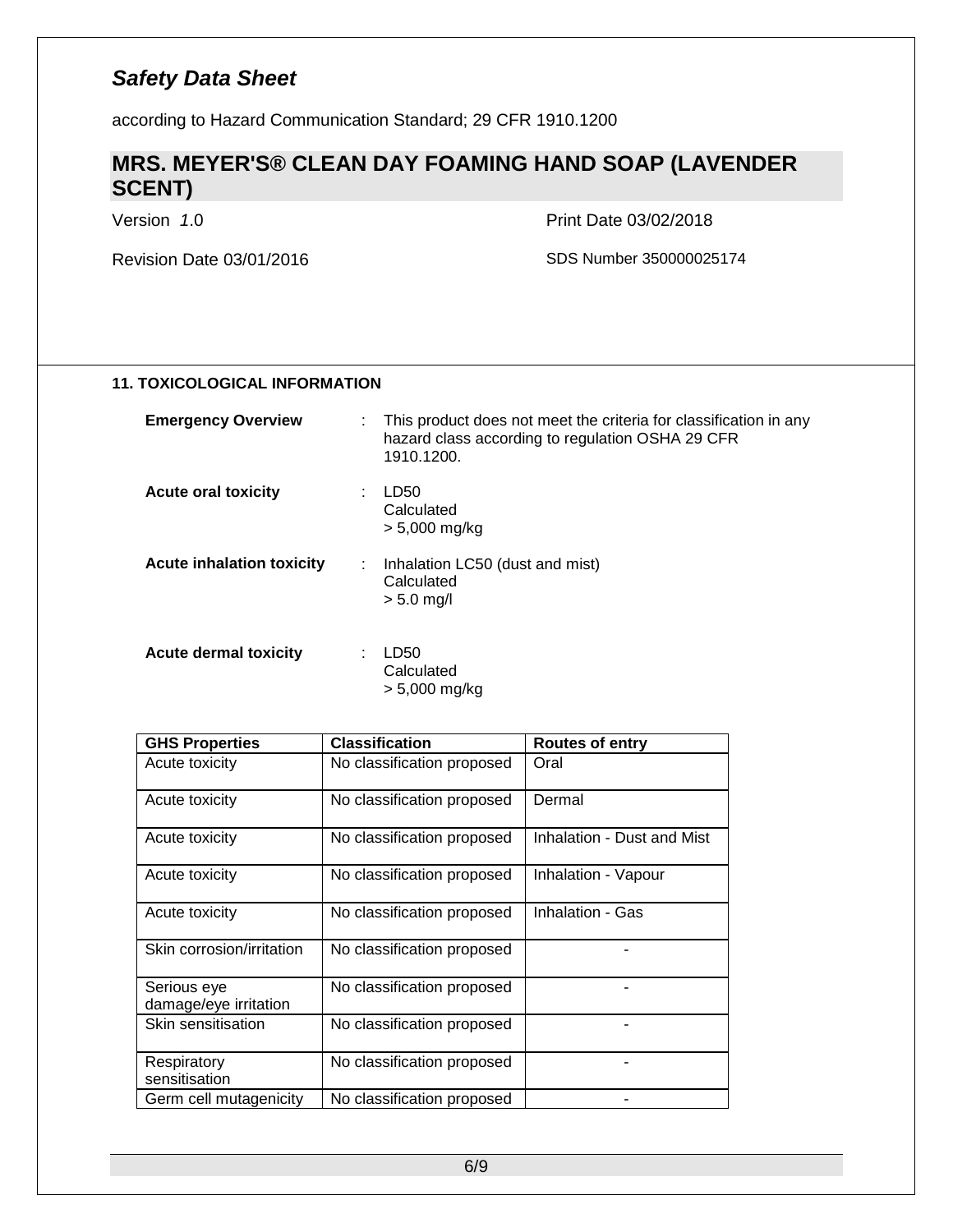according to Hazard Communication Standard; 29 CFR 1910.1200

### **MRS. MEYER'S® CLEAN DAY FOAMING HAND SOAP (LAVENDER SCENT)**

Version *1*.0 Print Date 03/02/2018

Revision Date 03/01/2016 SDS Number 350000025174

| Carcinogenicity                                          | No classification proposed |  |
|----------------------------------------------------------|----------------------------|--|
| Reproductive toxicity                                    | No classification proposed |  |
| Specific target organ<br>toxicity - single<br>exposure   | No classification proposed |  |
| Specific target organ<br>toxicity - repeated<br>exposure | No classification proposed |  |
| Aspiration hazard                                        | No classification proposed |  |

**Aggravated Medical Condition**

: None known.

#### **12. ECOLOGICAL INFORMATION**

**Product :** The product itself has not been tested.

#### **Toxicity**

The ingredients in this formula have been reviewed and no adverse impact to the environment is expected when used according to label directions.

#### **No environmental data required.**

**Other adverse effects :** None known.

#### **13. DISPOSAL CONSIDERATIONS**

Consumer may discard empty container in trash, or recycle where facilities exist.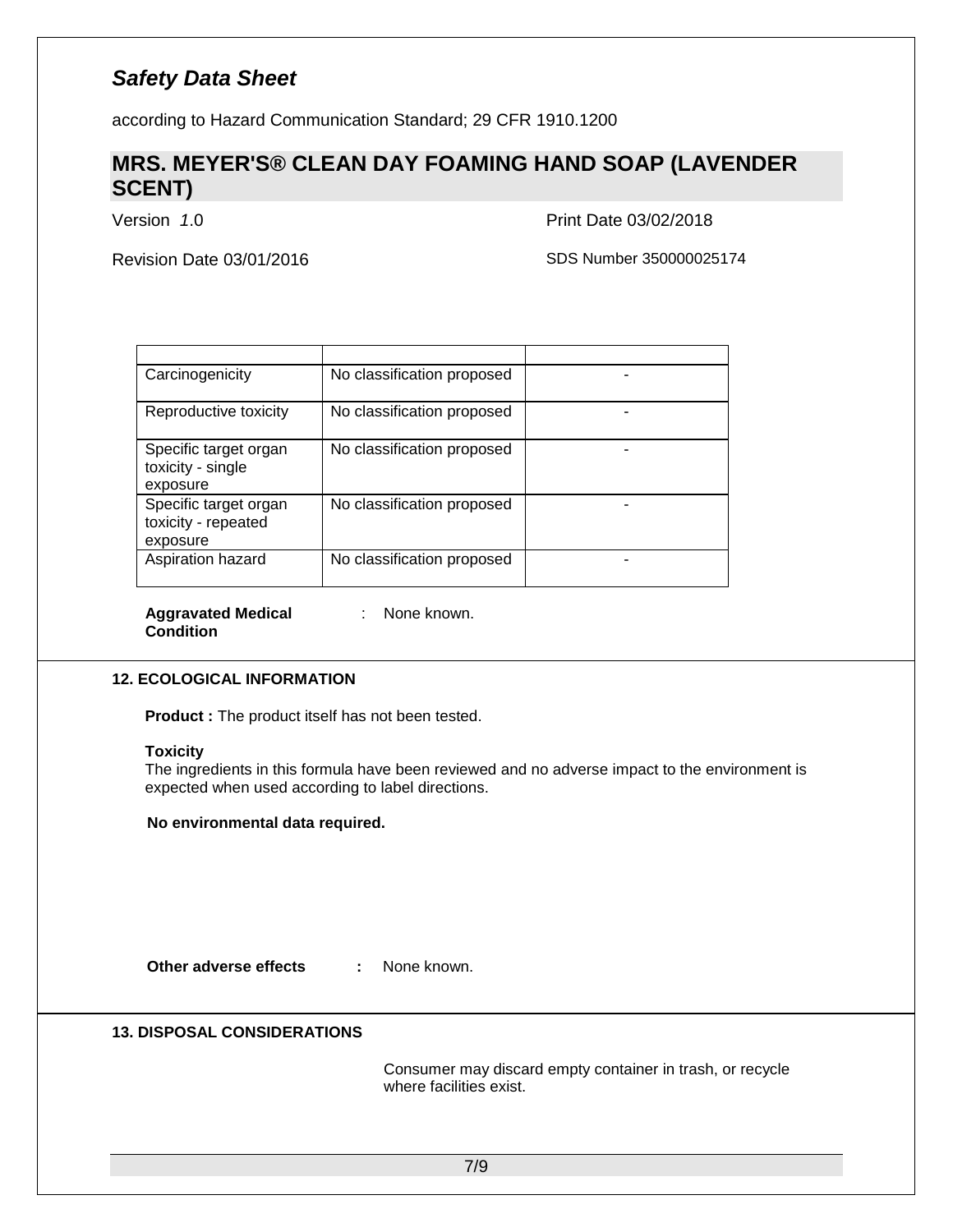according to Hazard Communication Standard; 29 CFR 1910.1200

### **MRS. MEYER'S® CLEAN DAY FOAMING HAND SOAP (LAVENDER SCENT)**

Version *1*.0 Print Date 03/02/2018

| <b>14. TRANSPORT INFORMATION</b>     |                                                                                                                                                                  |
|--------------------------------------|------------------------------------------------------------------------------------------------------------------------------------------------------------------|
|                                      | Please refer to the Bill of Lading/receiving documents for up-to-date shipping information.                                                                      |
| <b>Land transport</b>                | Not classified as dangerous in the meaning of transport regulations.                                                                                             |
| Sea transport                        | Not classified as dangerous in the meaning of transport regulations.                                                                                             |
| Air transport                        | Not classified as dangerous in the meaning of transport regulations.                                                                                             |
| <b>15. REGULATORY INFORMATION</b>    |                                                                                                                                                                  |
| <b>Notification status</b>           | All ingredients of this product are listed or are excluded from<br>÷<br>listing on the U.S. Toxic Substances Control Act (TSCA)<br>Chemical Substance Inventory. |
| California Prop. 65                  | This product is not subject to the reporting requirements under<br>÷<br>California's Proposition 65.                                                             |
|                                      |                                                                                                                                                                  |
| <b>16. OTHER INFORMATION</b>         |                                                                                                                                                                  |
| <b>HMIS Ratings</b><br><b>Health</b> | $\mathbf 0$                                                                                                                                                      |
| <b>Flammability</b>                  | $\mathbf 0$                                                                                                                                                      |
| <b>Reactivity</b>                    | $\mathbf 0$                                                                                                                                                      |
|                                      |                                                                                                                                                                  |
|                                      |                                                                                                                                                                  |
|                                      |                                                                                                                                                                  |
|                                      |                                                                                                                                                                  |